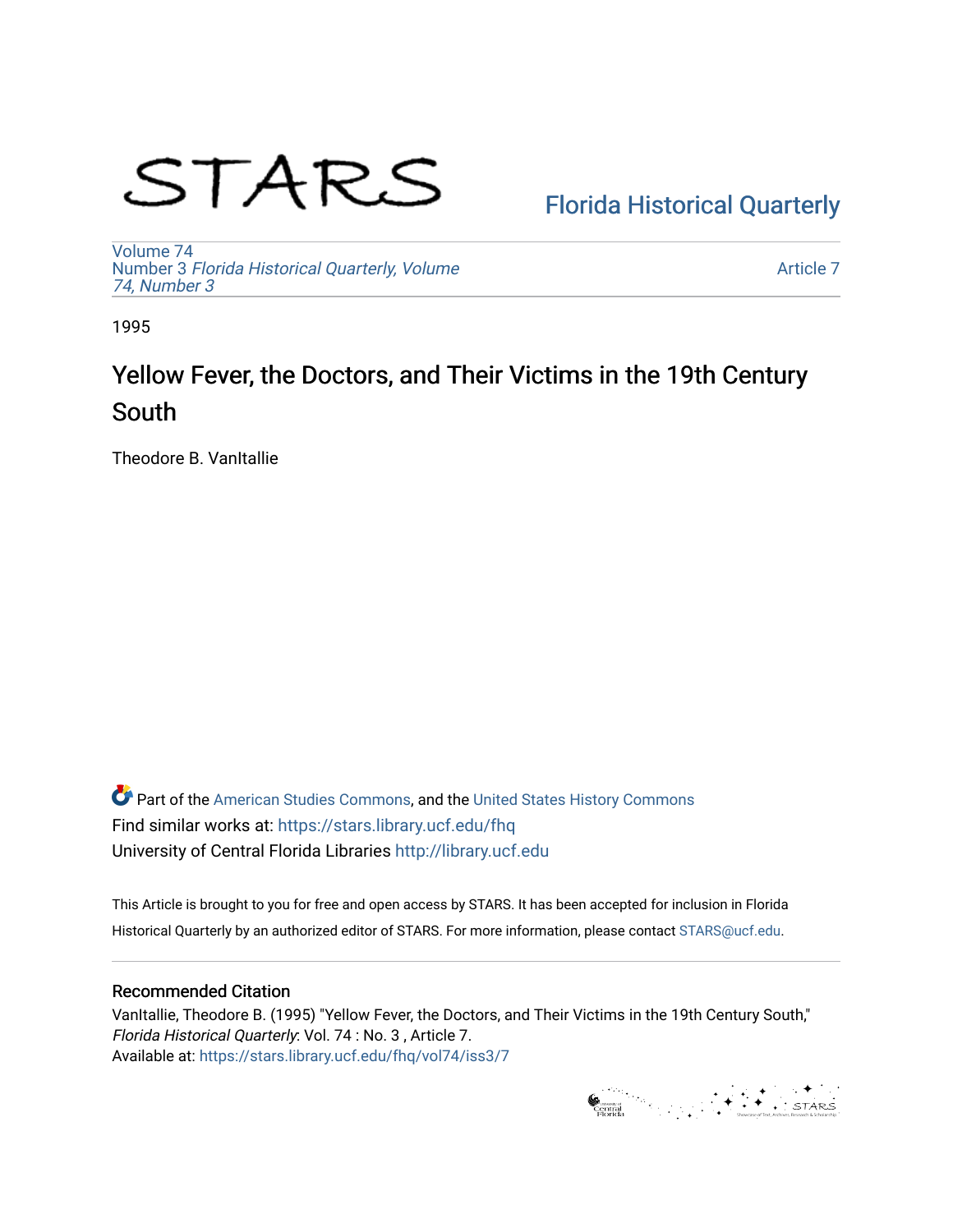## REVIEW ESSAY

# Yellow Fever, the Doctors, and their Victims in the 19th Century South

#### *by* Theodore B. VANITALLIE<sup>1</sup>

*The Saffron Scourge: A History of Yellow Fever in Louisiana, 1796-1905.* By Jo Ann Carrigan. (Lafayette, LA: Center for Louisiana Studies, 1994. 487 pp. Preface, acknowledgments, bibliography, index. \$27.50 cloth.)

The year is 1853; the month July. Imagine that you are a 30 year old bank clerk from New York who has traveled to New Orleans to visit your younger sister, recently married to an assistant editor of the *Picayune.* Six days after your return to your native city, you suddenly develop chills and fever. Your head aches and you feel weak and nauseated. You collapse on the guest-room bed but, instead of experiencing relief from lying down, the muscles of your neck, back and legs start to ache severely and, over the next two days, you become so irritable and restless that you can only sleep in fits and starts.

Because a yellow-fever epidemic is raging in the city, your sister fears the worst. She calls in a local physician who quickly diagnoses the "yellow jack." Now you begin to cough and choke as your room is fumigated with burning sulfur.

After the noxious smoke clears, the doctor returns and attempts to "subdue" the disease by employing a lancet to bleed you so rapidly that you faint. (This heroic treatment is known as "syncopal bleeding.") To "arrest" the fever, the doctor then persuades you to take massive doses of calomel— a toxic agent that causes you to salivate profusely and have uncontrollable diarrhea. You are also given cinchona bark (an antimalarial) which irritates your stomach sufficiently to induce vomiting. To control the vomiting, the doctor applies poultices made of powerful irritants to blister the skin over your stomach.

<sup>1.</sup> Theodore B. VanItallie is professor emeritus of medicine, Columbia University College of Physicians and Surgeons. He lives at Boca Grande.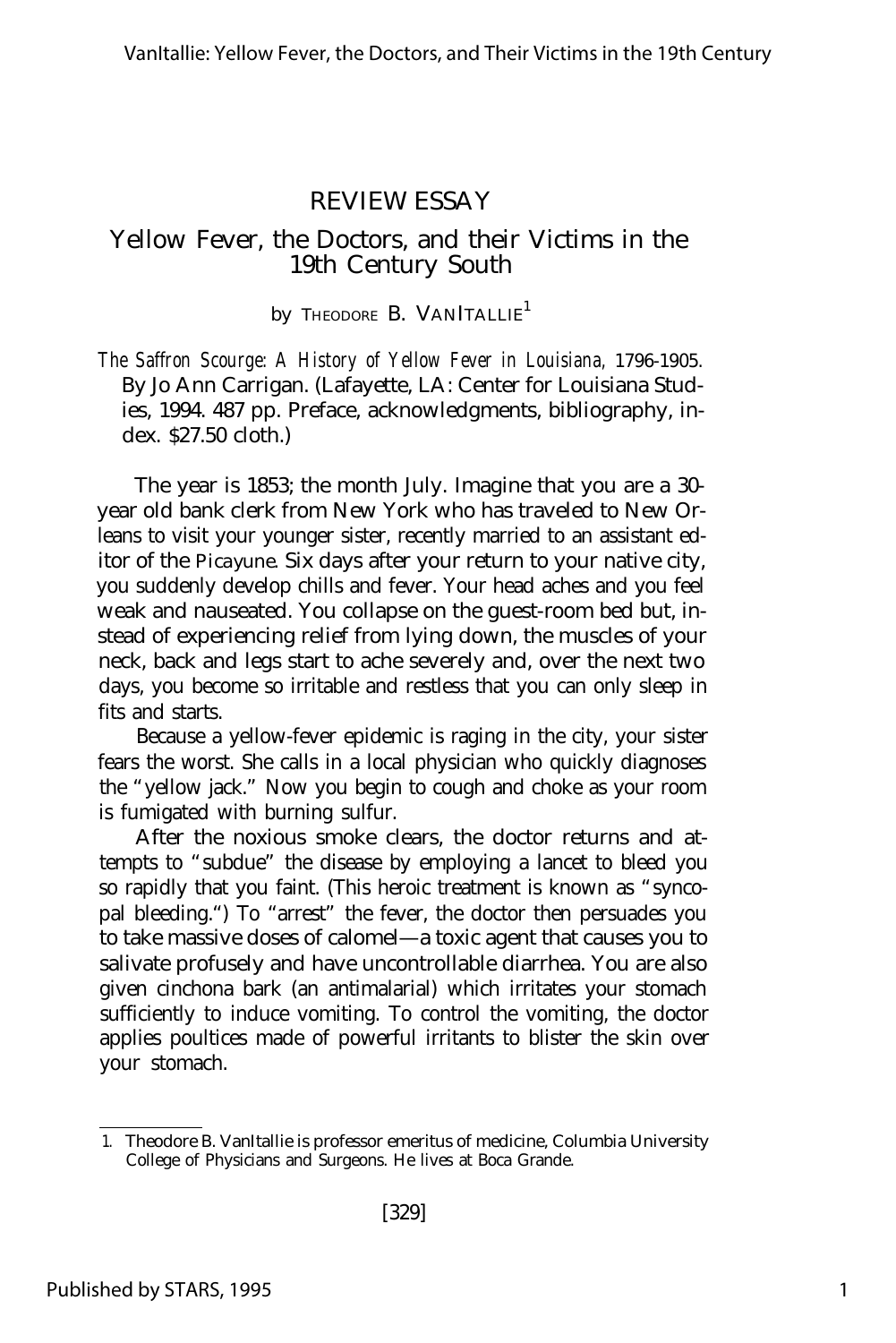### 330 FLORIDA HISTORICAL QUARTERLY

Although you now feel quite miserable, the doctor is encouraged by the results of his aggressive treatment. For a day and a half your temperature hovers near normal. Then, to everybody's dismay, the fever recurs and your condition worsens. Your skin and the whites of your eyes turn yellow and soon you begin vomiting a material resembling coffee grounds. Blood starts to ooze from your mouth, nose and eyes.

As you become delirious and then sink into a coma, with your sister at the bedside, the last sound you hear is a booming noise from the street outside. (The firing of cannon was believed by some to create sufficient air turbulence to destroy the unknown agent responsible for yellow fever.)

In New Orleans (and indeed, in other North American cities including St. Augustine and Jacksonville) the drama of living with, and dying from, yellow fever was re-enacted many thousands of times during the 19th century. In her history of the "saffron scourge" (one of at least 152 names and sobriquets given to yellow fever), Jo Ann Carrigan has carefully and eloquently documented the more than 100 years (17961905) of recurrent, yellow-fever-induced misery experienced by the populace of Louisiana. In this endeavor, she has drawn on a multitude of sources to provide an authentic and often disquieting account of the impact of the disease on the city's infrastructure and on the everyday lives of its inhabitants. In her words, "Personal and business correspondence, diaries and medical essays revealed individual reactions to epidemics. Newspapers, medical journals, travel accounts, board of health reports, and other state and national documents provided information about medical and lay opinion, social conditions and institutional responses to the recurring pestilence."

Clearly, the mass of information that had accumulated about yellow fever in Louisiana badly needed to be culled, evaluated, and then put into some logical order. Carrigan has done this job with painstaking thoroughness, assembling an authentic scholarly treatise on many aspects of the disease including detailed accounts of each major epidemic, an informed discussion of competing theories of causation and transmission (all of them were tragically mistaken until the end of the 19th century), the competing modes of treatment (ranging from the harmless and ineffective to the irrational and injurious), and particularly the social and cultural impact of the disease.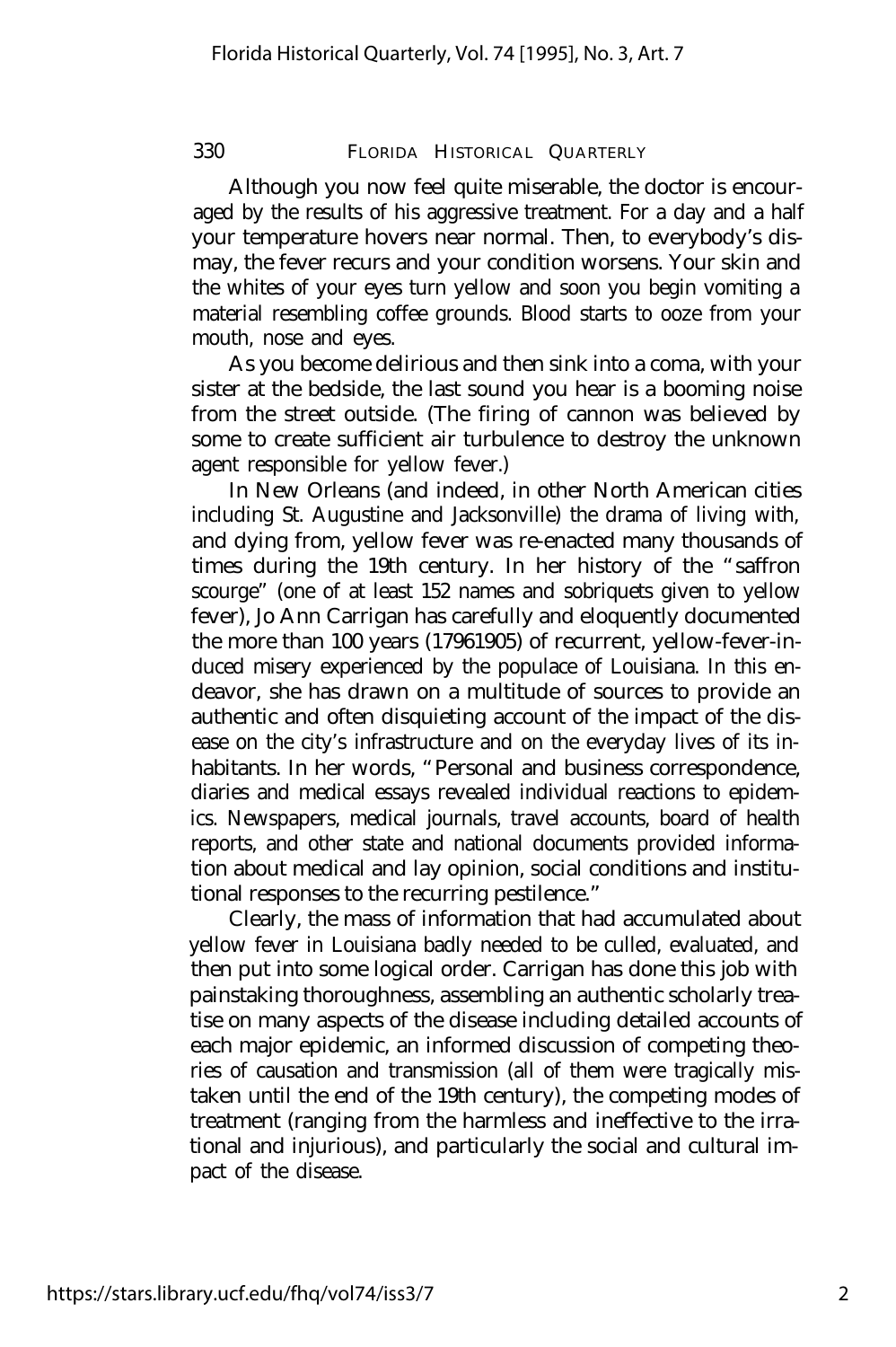#### YELLOW FEVER, THE DOCTORS, AND THEIR VICTIMS 331

Carrigan's description of the behaviors exhibited a century or more ago by the masses of people who were confronted by this terrifying disease is familiar to us because precisely the same behaviors continue to be displayed in today's world. A recent report in the *Wall Street Journal* is a case in point: "The deadly Ebola Virus has spread to villages around the Zairian city of Kikwit . . . Meanwhile thousands of people were massed at a road-block near Kinshasa, voicing anger at quarantine measures . . ." In describing the yellow fever panic of 1897, Carrigan cites a *New York Times* reporter in New Orleans concerning the antiquarantine state of mind of the inhabitants. "The masses of the people for the time being are in a revolutionary mood because of the enforcement of the house quarantine, and are resorting to every means in their power to put obstacles in the way of constituted authorities."

Although the stress of the yellow-fever epidemics frequently generated cowardly, selfish or simply ignorant behavior, there were also many acts of sustained courage and selflessness. For example, in the 1853 epidemic during which more than 3,000 cases of yellow fever occurred in New Orleans, members of the Howard Association— a group of local volunteers— "took responsibility for locating destitute yellow fever patients and calling on them daily; arranging for home medical and nursing care . . . and, when necessary, transporting patients to hospitals and orphans to asylums, and arranging for the burial of the dead." (Some 1800 deaths occurred during the four-month epidemic.)

Although the individual chapters of Carrigan's book are highly readable, it suffers from a degree of avoidable repetitiousness. For example, some chapters start by recapitulating familiar material covered in earlier portions of the book. As the author points out in her acknowledgments, the book is an outgrowth of her dissertation, and several revised chapters or parts of chapters have appeared as articles in various historical journals. This dual use of the material may explain the sense of discontinuity I sometimes experienced while progressing from chapter to chapter. As Carrigan herself candidly says, "In retrospect, retaining the structure of the dissertation may not have been the best strategy for organizing the century-long story."

Although "The Saffron Scourge" is and will remain a valuable source of information for scholars about Louisiana's prolonged struggle with yellow fever, it is regrettable that a condensed and more focused version of this fascinating saga is not available for a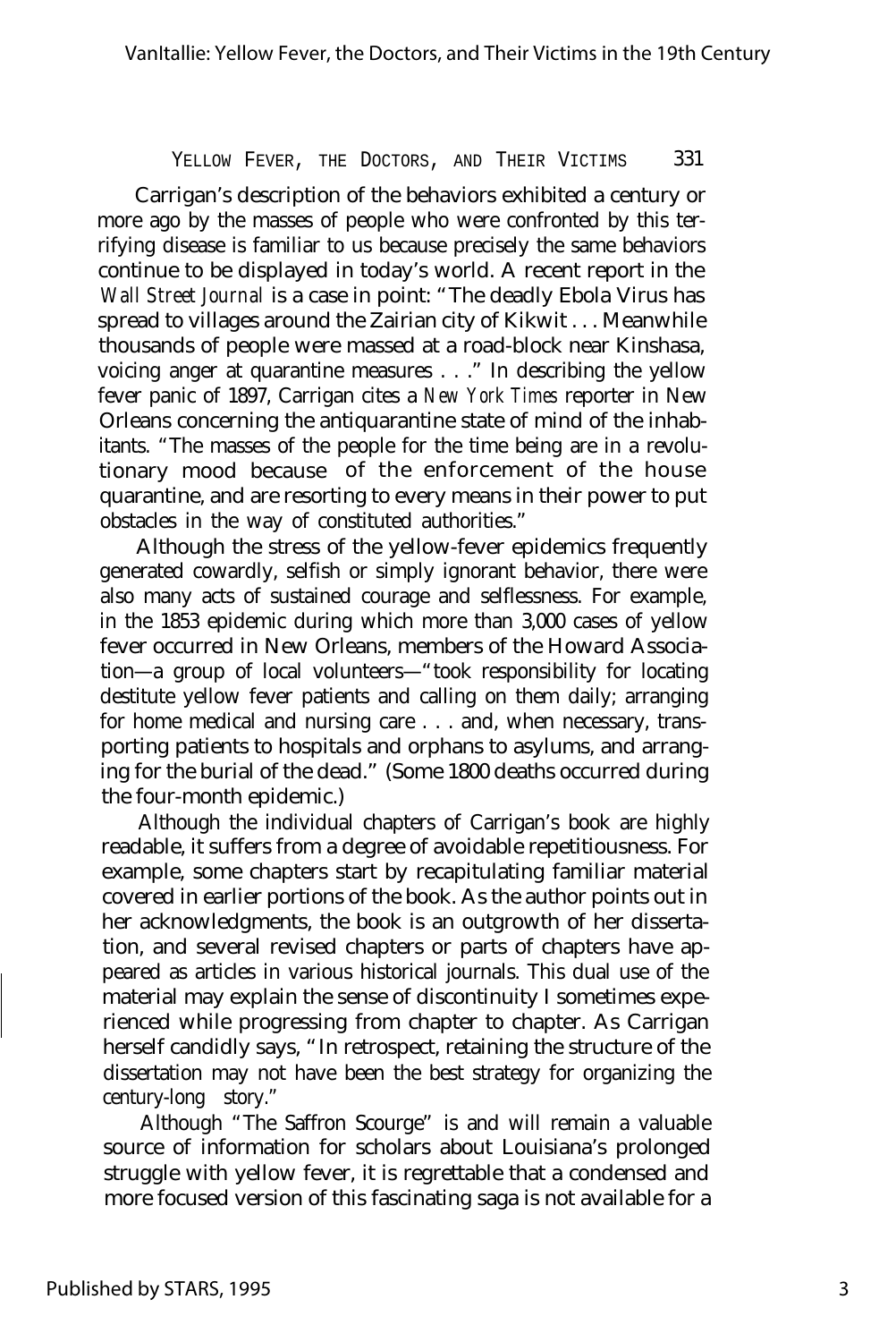#### 332 FLORIDA HISTORICAL QUARTERLY

wider audience. Clearly, there is a substantial public appetite for books about viral epidemics, as exemplified by the current bestseller *Hot Zone* by Richard Preston, which describes the effects of an exotic virus outbreak in a Reston, Virginia science laboratory. Others of this genre are *The Coming Plague* by Laurie Garrett, and *Ebola:* A *Documentary Novel of Its First Explosion* by William T. Close.

Inasmuch as *The Saffron Scourge* is a publication of the Center for Louisiana Studies, a component of the University of Southwestern Louisiana, it is not surprising that the book's focus is almost entirely on events occurring in New Orleans and surrounding Louisiana areas. But it must not be forgotten that yellow fever epidemics also occurred in many North American regions and particularly in those port cities where climatic conditions (sultry hot weather) were favorable to mosquito activity.

Dr. William M. Straight of Miami has vividly described yellow fever epidemics that occurred in St. Augustine (1821) and Jacksonville (1888). As he pointed out in the *Journal of the Florida Medical Association* in 1971, there were outbreaks of yellow fever in Florida almost every two years for about 141 years. During this time there were ". . . over 25,000 cases with more than 5,000 deaths; retardation of Florida's growth; and untold economic damage" (p. 43).

As described in *The Saffron Scourge,* there was a therapeutic divergence between French and British physicians in the West Indies during the epidemics of the 1790s. "While the French relied on nursing and nature, the British military physicians assaulted their patients' disease with such powerful weapons as bleeding, blistering, showering with buckets of cold water, and generous dosing with calomel, opium, camphor, cinchona bark, wine, and brandy." Carrigan goes on to say that ". . . Anglo-American physicians in Louisiana and throughout the South until the mid-nineteenth century pursued a course even more 'heroic' than the British doctors in the Caribbean."

Unfortunately, such harsh therapies did more harm than good and by the end of the 19th century they were for the most part discredited and replaced by "gentle" remedies such as hot mustard foot baths, bed rest, crushed ice and lemonade, cool sponging and good nursing care.

In 1900-1901, clinical investigations conducted in Cuba by a U.S. Army Medical Commission headed by Walter Reed gave rise to a definitive solution to the mystery of yellow fever transmission. Reed and his team clearly demonstrated that yellow fever is caused